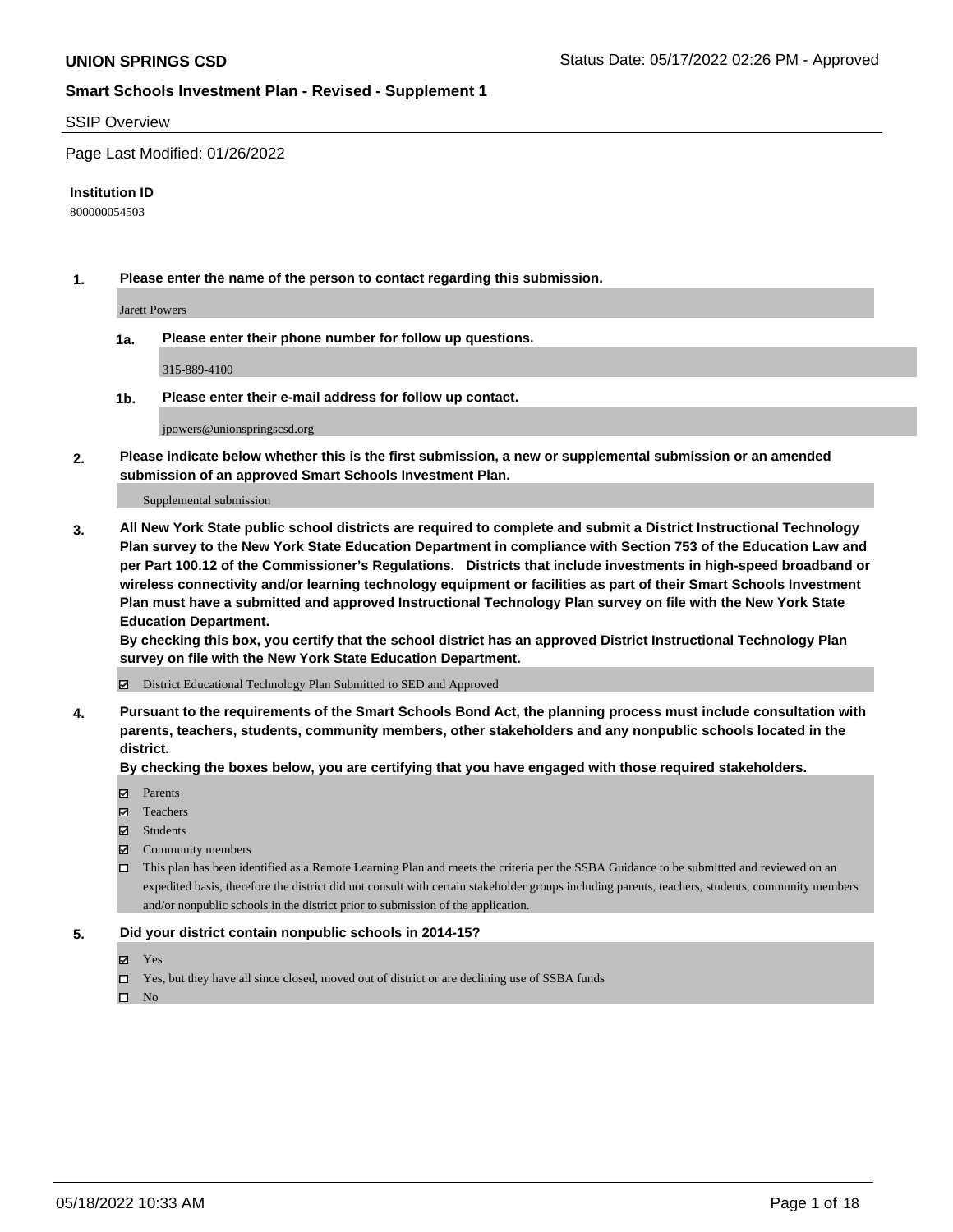#### SSIP Overview

Page Last Modified: 01/26/2022

#### **6. Certify that the following required steps have taken place by checking the boxes below:**

- The district developed and the school board approved a preliminary Smart Schools Investment Plan.
- $\boxtimes$  The preliminary plan was posted on the district website for at least 30 days. The district included an address to which any written comments on the plan should be sent.
- $\boxtimes$  The school board conducted a hearing that enabled stakeholders to respond to the preliminary plan. This hearing may have occured as part of a normal Board meeting, but adequate notice of the event must have been provided through local media and the district website for at least two weeks prior to the meeting.
- The district prepared a final plan for school board approval and such plan has been approved by the school board.
- $\boxtimes$  The final proposed plan that has been submitted has been posted on the district's website.
- This Plan has been identified as a Remote Learning Plan and meets the criteria per the SSBA Guidance to be submitted and reviewed on an expedited basis, therefore this plan has not met certain stakeholder engagement requirements including, consulting with nonpublic schools in advance of plan submission, having the school board conduct a hearing on the plan and/or posting the plan to the district website for a minimum of 30 days. This district will post the Remote Learning Plan to the district's website upon submission of the application.
- **6a. Please upload the proposed Smart Schools Investment Plan (SSIP) that was posted on the district's website, along with any supporting materials. Note that this should be different than your recently submitted Educational Technology Survey. The Final SSIP, as approved by the School Board, should also be posted on the website and remain there during the course of the projects contained therein.**

USCSD Smart Schools Initiative Project 05102021.pptx

**6b. Enter the webpage address where the final Smart Schools Investment Plan is posted. The Plan should remain posted for the life of the included projects.**

http://www.unionspringscsd.org/tfiles/folder651/USCSD Smart Schools Initiative Project.pdf

**7. Please enter an estimate of the total number of students and staff that will benefit from this Smart Schools Investment Plan based on the cumulative projects submitted to date.**

900

**8. An LEA/School District may partner with one or more other LEA/School Districts to form a consortium to pool Smart Schools Bond Act funds for a project that meets all other Smart School Bond Act requirements. Each school district participating in the consortium will need to file an approved Smart Schools Investment Plan for the project and submit a signed Memorandum of Understanding that sets forth the details of the consortium including the roles of each respective district.**

 $\Box$  The district plans to participate in a consortium to partner with other school district(s) to implement a Smart Schools project.

**9. Please enter the name and 6-digit SED Code for each LEA/School District participating in the Consortium.**

| <b>Partner LEA/District</b> | <b>ISED BEDS Code</b> |
|-----------------------------|-----------------------|
| (No Response)               | (No Response)         |

#### **10. Please upload a signed Memorandum of Understanding with all of the participating Consortium partners.**

(No Response)

#### **11. Your district's Smart Schools Bond Act Allocation is:**

\$822,347

#### **12. Final 2014-15 BEDS Enrollment to calculate Nonpublic Sharing Requirement**

|            | Public Enrollment     | l Nonpublic Enrollment | 'Total Enrollment | l Nonpublic Percentage |
|------------|-----------------------|------------------------|-------------------|------------------------|
| Enrollment | 047<br>O <sub>1</sub> | 66                     | 883.00            | 47:                    |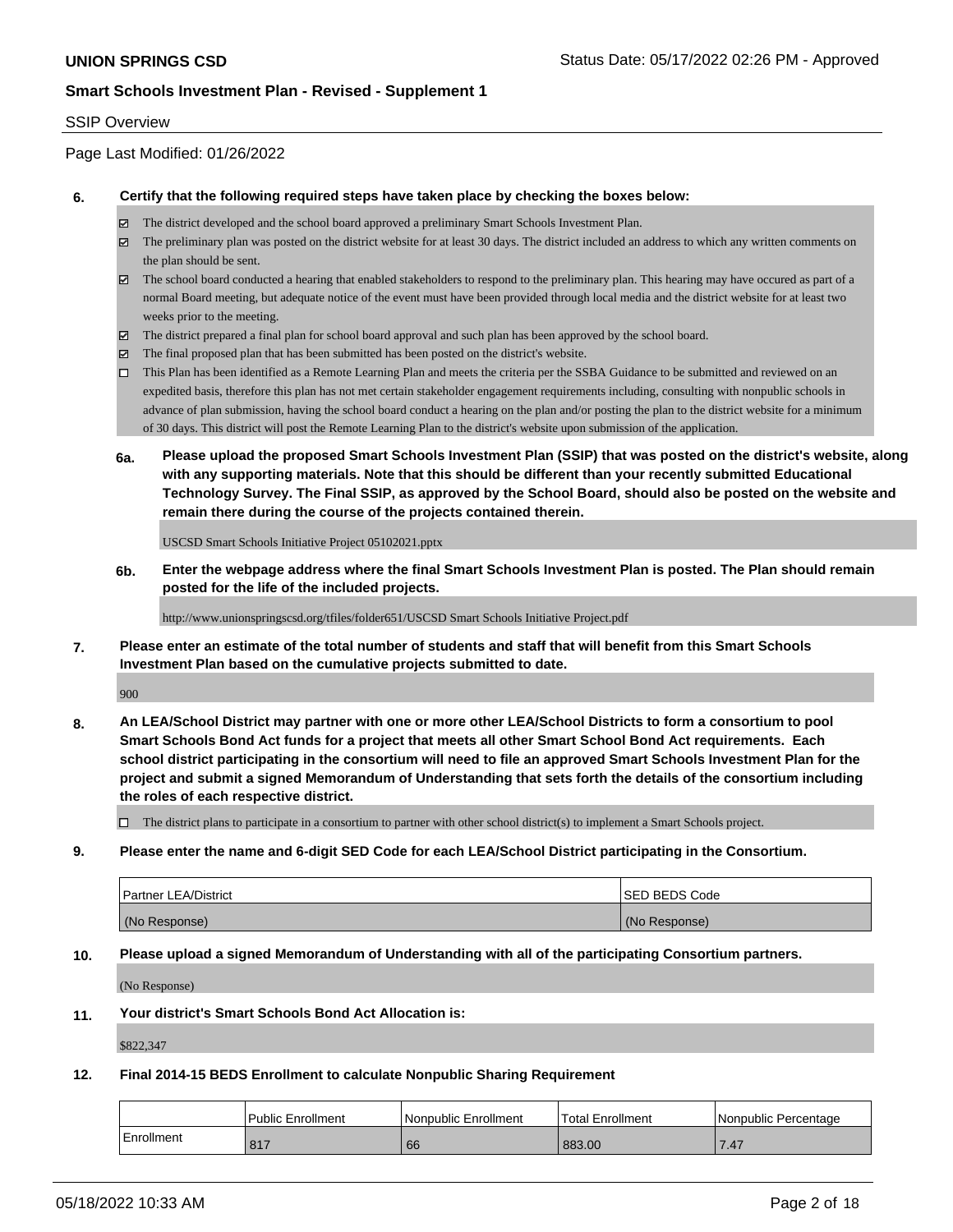# SSIP Overview

Page Last Modified: 01/26/2022

**13. This table compares each category budget total, as entered in that category's page, to the total expenditures listed in the category's expenditure table. Any discrepancies between the two must be resolved before submission.**

|                                                 | Sub-Allocations | <b>Expenditure Totals</b> | <b>Difference</b> |
|-------------------------------------------------|-----------------|---------------------------|-------------------|
| School Connectivity                             | 36,000,00       | 36,000.00                 | 0.00              |
| Connectivity Projects for<br><b>Communities</b> | 0.00            | 0.00                      | 0.00              |
| Classroom Technology                            | 269,153.00      | 269,153.00                | 0.00              |
| Pre-Kindergarten Classrooms                     | 0.00            | 0.00                      | 0.00              |
| Replace Transportable<br>Classrooms             | 0.00            | 0.00                      | 0.00              |
| High-Tech Security Features                     | 0.00            | 0.00                      | 0.00              |
| Nonpublic Loan                                  | 0.00            | 0.00                      | 0.00              |
| Totals:                                         | 305,153         | 305,153                   | 0                 |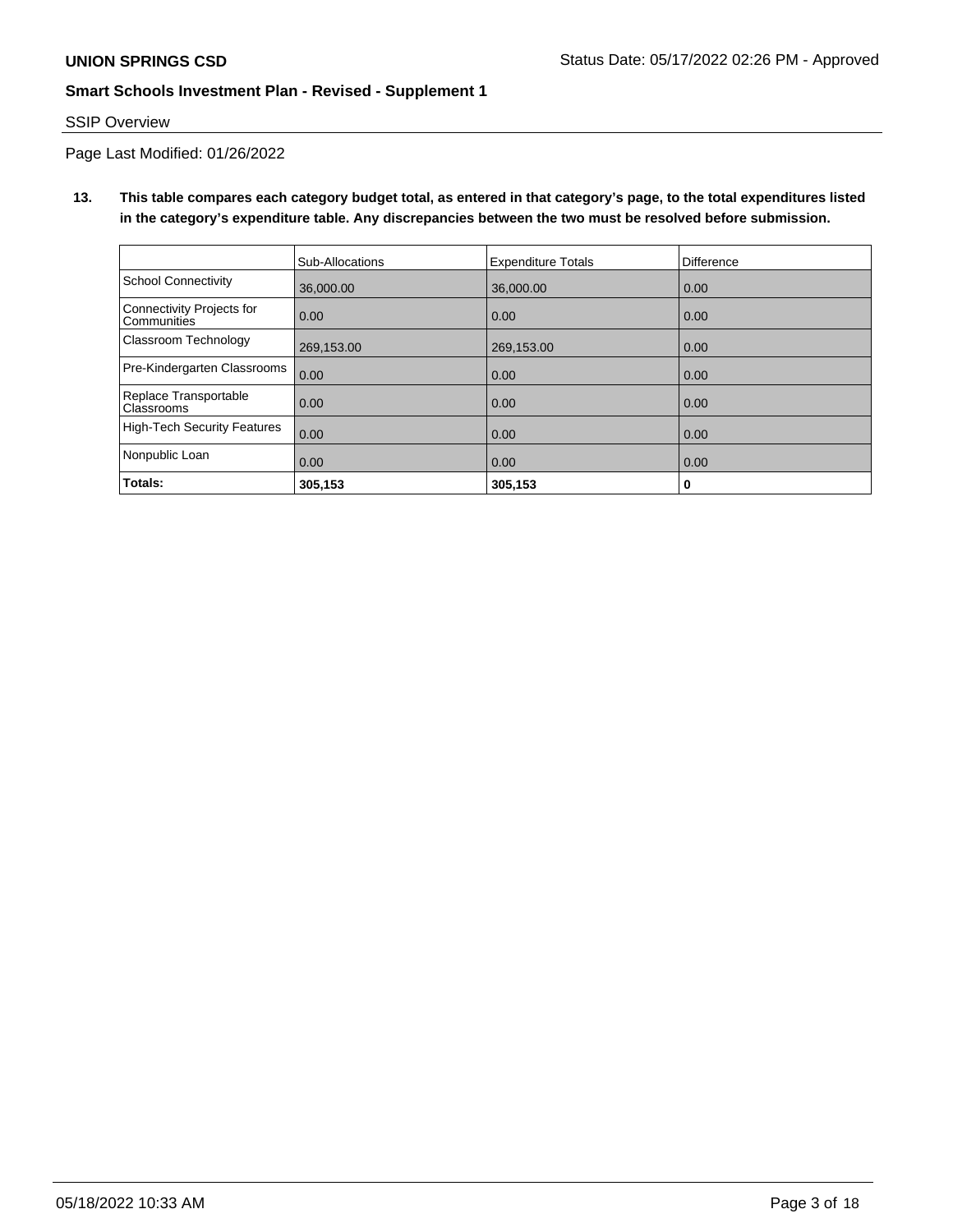## School Connectivity

Page Last Modified: 04/26/2022

- **1. In order for students and faculty to receive the maximum benefit from the technology made available under the Smart Schools Bond Act, their school buildings must possess sufficient connectivity infrastructure to ensure that devices can be used during the school day. Smart Schools Investment Plans must demonstrate that:**
	- **• sufficient infrastructure that meets the Federal Communications Commission's 100 Mbps per 1,000 students standard currently exists in the buildings where new devices will be deployed, or**
	- **• is a planned use of a portion of Smart Schools Bond Act funds, or**
	- **• is under development through another funding source.**

**Smart Schools Bond Act funds used for technology infrastructure or classroom technology investments must increase the number of school buildings that meet or exceed the minimum speed standard of 100 Mbps per 1,000 students and staff within 12 months. This standard may be met on either a contracted 24/7 firm service or a "burstable" capability. If the standard is met under the burstable criteria, it must be:**

**1. Specifically codified in a service contract with a provider, and**

**2. Guaranteed to be available to all students and devices as needed, particularly during periods of high demand, such as computer-based testing (CBT) periods.**

**Please describe how your district already meets or is planning to meet this standard within 12 months of plan submission.**

Union Springs Middle and High School currently has a 1Gbps that is channeled from the High School to Cayuga Onondaga BOCES and on to CNYRIC, to the internet. Server closets are connected to each other in a 10 gb connection.

- **1a. If a district believes that it will be impossible to meet this standard within 12 months, it may apply for a waiver of this requirement, as described on the Smart Schools website. The waiver must be filed and approved by SED prior to submitting this survey.**
	- By checking this box, you are certifying that the school district has an approved waiver of this requirement on file with the New York State Education Department.
- **2. Connectivity Speed Calculator (Required). If the district currently meets the required speed, enter "Currently Met" in the last box: Expected Date When Required Speed Will be Met.**

|                  | l Number of<br><b>Students</b> | Required Speed<br>lin Mbps | Current Speed in Expected Speed<br><b>Mbps</b> | to be Attained | Expected Date<br>When Required<br>Within 12 Months ISpeed Will be Met |
|------------------|--------------------------------|----------------------------|------------------------------------------------|----------------|-----------------------------------------------------------------------|
| Calculated Speed | 430                            | 43.00                      | 1000                                           | 1000           | <b>Currently Met</b>                                                  |

**3. Describe how you intend to use Smart Schools Bond Act funds for high-speed broadband and/or wireless connectivity projects in school buildings.**

Smart School Bond Act (SSBA) funds will be used through the category of School Connectivity (Other) for the installation of interactive panels that will be implemented in classrooms throughout the Middle/High School building. The integration of interactive panels allows district instructional staff to seamlessly move into different classroom settings without having to restructure their lesson plans. Having the same generation and type of interactive panel available in all classroom allows for more efficient professional development, lesson planning, and student learning opportunities.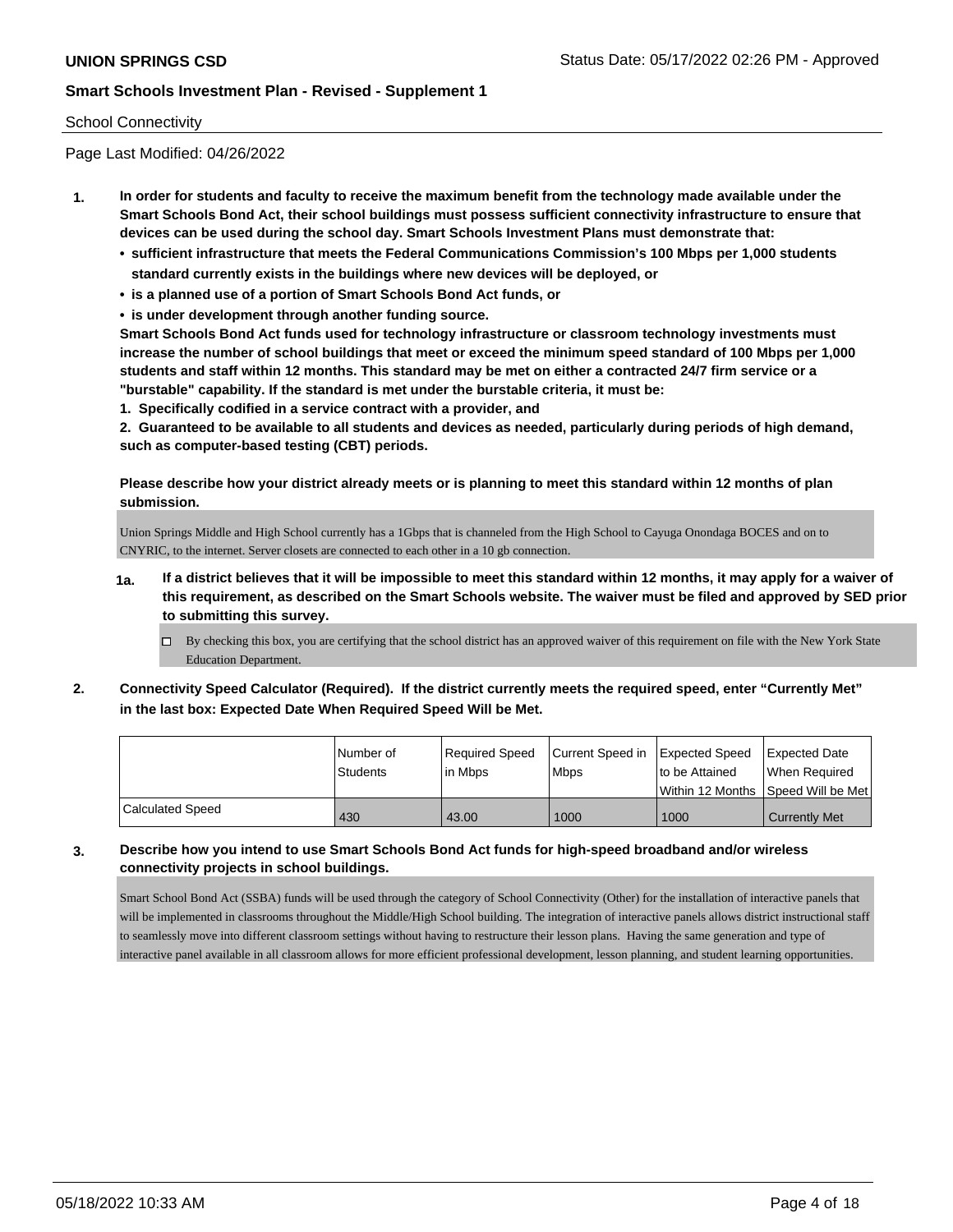## School Connectivity

Page Last Modified: 04/26/2022

**4. Describe the linkage between the district's District Instructional Technology Plan and how the proposed projects will improve teaching and learning. (There should be a link between your response to this question and your responses to Question 1 in Section IV - NYSED Initiatives Alignment: "Explain how the district use of instructional technology will serve as a part of a comprehensive and sustained effort to support rigorous academic standards attainment and performance improvement for students."** 

## **Your answer should also align with your answers to the questions in Section II - Strategic Technology Planning and the associated Action Steps in Section III - Action Plan.)**

In the Union Springs Instructional Technology Plan vision statement it reads "through providing our students and teaching staff with technology, we hope to ensure learning environments that can transform the dialogue in the classroom from one of rote memory to one of exploration, discovery, and individualized student creativity and problem solving." Currently in the middle and high school building, all students are one to one with either chromebooks or laptops, depending on their program. The installation of new interactive panels that allow for a higher degree of exploration, individualized instruction, and classroom or building wide collaboration aligns directly to the district technology plans vision statement. Further, this plan aligns with goal #2 in the technology plan which reads "Integrate current and relevant technology into the secondary building through increased course offerings and updating of instructional technology offerings within existing courses." The interactive panels will provide opportunities to go beyond presentation boards and connect students and staff in a way that allows for exploration through instructional technology.

**5. If the district wishes to have students and staff access the Internet from wireless devices within the school building, or in close proximity to it, it must first ensure that it has a robust Wi-Fi network in place that has sufficient bandwidth to meet user demand.**

**Please describe how you have quantified this demand and how you plan to meet this demand.**

Union Springs Central School District will use the existing 1 Gbps channel in collaboration with wifi routers that are currently in place in each classroom and at specified intervals throughout the Middle School/High School building. This system creates a continuity of access for students to interact with the interactive panels, which are cabled to the 1Gbps channel, using wifi enabled devices.

**6. Smart Schools plans with any expenditures in the School Connectivity category require a project number from the Office of Facilities Planning. Districts must submit an SSBA LOI and receive project numbers prior to submitting the SSIP. As indicated on the LOI, some projects may be eligible for a streamlined review and will not require a building permit.**

**Please indicate on a separate row each project number given to you by the Office of Facilities Planning.**

| l Proiect Number      |  |
|-----------------------|--|
| 05-19-01-04-0-001-BA1 |  |

**7. Certain high-tech security and connectivity infrastructure projects may be eligible for an expedited review process as determined by the Office of Facilities Planning.**

**Was your project deemed eligible for streamlined review?**

Yes

**7a. Districts that choose the Streamlined Review Process will be required to certify that they have reviewed all installations with their licensed architect or engineer of record and provide that person's name and license number. The licensed professional must review the products and proposed method of installation prior to implementation and review the work during and after completion in order to affirm that the work was codecompliant, if requested.**

I certify that I have reviewed all installations with a licensed architect or engineer of record.

**8. Include the name and license number of the architect or engineer of record.**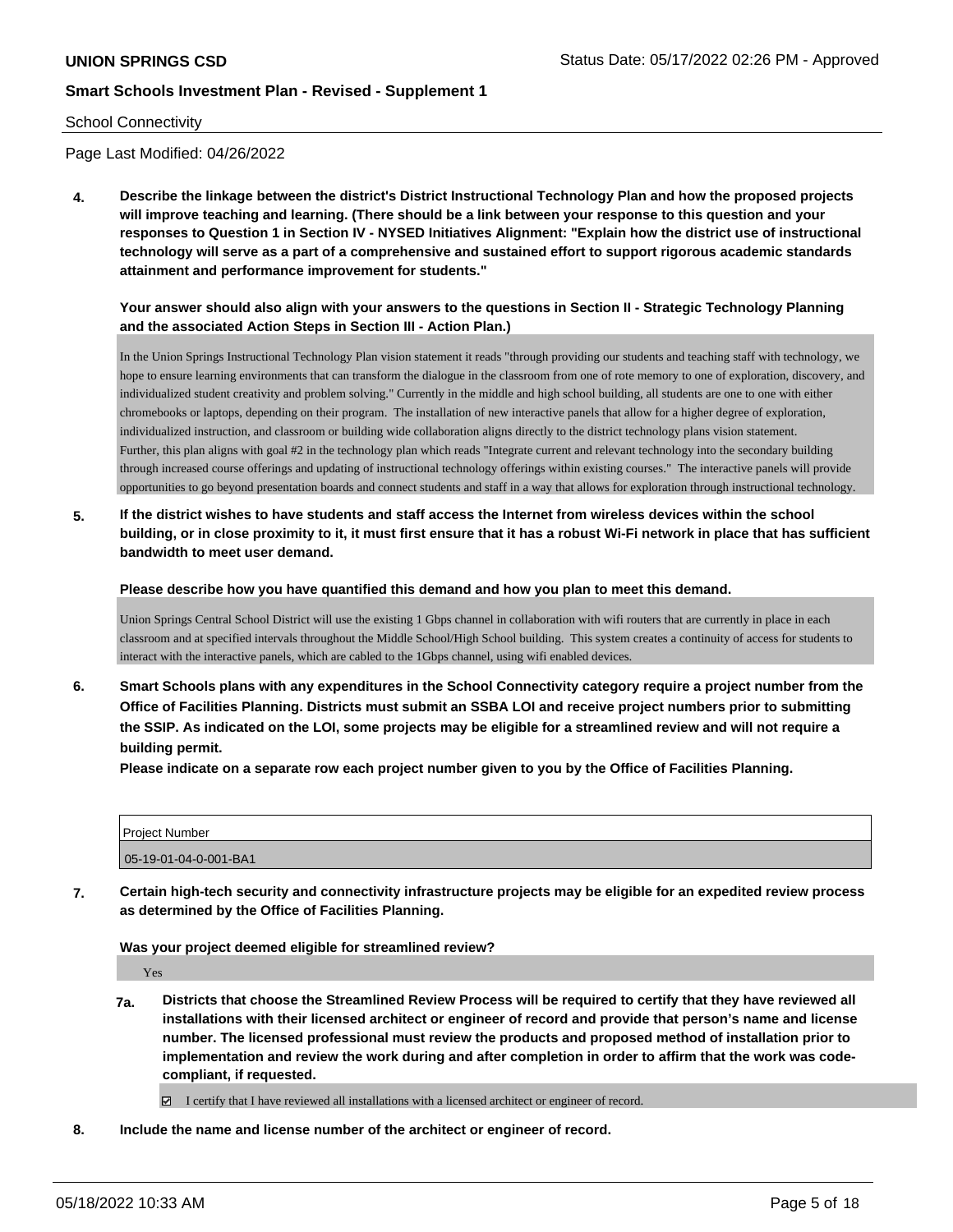## School Connectivity

Page Last Modified: 04/26/2022

| Name                              | License Number |
|-----------------------------------|----------------|
| Clark Patterson Lee - Brian Trott | 2597'          |

## **9. Public Expenditures – Loanable (Counts toward the nonpublic loan calculation)**

| Select the allowable expenditure type.<br>Repeat to add another item under each type. | <b>PUBLIC</b> Items to be<br>Purchased | Quantity       | Cost Per Item     | <b>Total Cost</b> |
|---------------------------------------------------------------------------------------|----------------------------------------|----------------|-------------------|-------------------|
| (No Response)                                                                         | (No Response)                          | (No            | (No               | $\overline{0.00}$ |
|                                                                                       |                                        | Response)<br>0 | Response)<br>0.00 |                   |

#### **10. Public Expenditures – Non-Loanable (Does not count toward nonpublic loan calculation)**

| Select the allowable expenditure<br>type.<br>Repeat to add another item under<br>each type. | <b>PUBLIC</b> Items to be purchased                     | Quantity       | Cost per Item | <b>Total Cost</b> |
|---------------------------------------------------------------------------------------------|---------------------------------------------------------|----------------|---------------|-------------------|
| <b>Other Costs</b>                                                                          | Installation of Over Board Mounting<br>System           | 8              | 645.00        | 5,160.00          |
| <b>Other Costs</b>                                                                          | Installation of Floor Support Mounting<br><b>System</b> | 30             | 990.00        | 29,700.00         |
| <b>Other Costs</b>                                                                          | Installation of Fixed Mounting System                   | $\overline{2}$ | 570.00        | 1,140.00          |
|                                                                                             |                                                         | 40             | 2,205.00      | 36,000            |

## **11. Final 2014-15 BEDS Enrollment to calculate Nonpublic Sharing Requirement (no changes allowed.)**

|            | <b>Public Enrollment</b> | Nonpublic Enrollment | Total Enrollment | l Nonpublic Percentage |
|------------|--------------------------|----------------------|------------------|------------------------|
| Enrollment | 047<br>$\circ$ .         | 66                   | 883.00           |                        |

## **12. Total Public Budget - Loanable (Counts toward the nonpublic loan calculation)**

|                                                 | <b>Public Allocations</b> | <b>Estimated Nonpublic Loan</b><br>Amount | <b>Estimated Total Sub-Allocations</b> |
|-------------------------------------------------|---------------------------|-------------------------------------------|----------------------------------------|
| Network/Access Costs                            | (No Response)             | 0.00                                      | 0.00                                   |
| School Internal Connections and  <br>Components | (No Response)             | 0.00                                      | 0.00                                   |
| Other                                           | (No Response)             | 0.00                                      | 0.00                                   |
| Totals:                                         | 0.00                      | o                                         | 0                                      |

## **13. Total Public Budget – Non-Loanable (Does not count toward the nonpublic loan calculation)**

|                                            | Sub-<br>Allocation |
|--------------------------------------------|--------------------|
| Network/Access Costs                       | 0.00               |
| <b>Outside Plant Costs</b>                 | 0.00               |
| School Internal Connections and Components | 0.00               |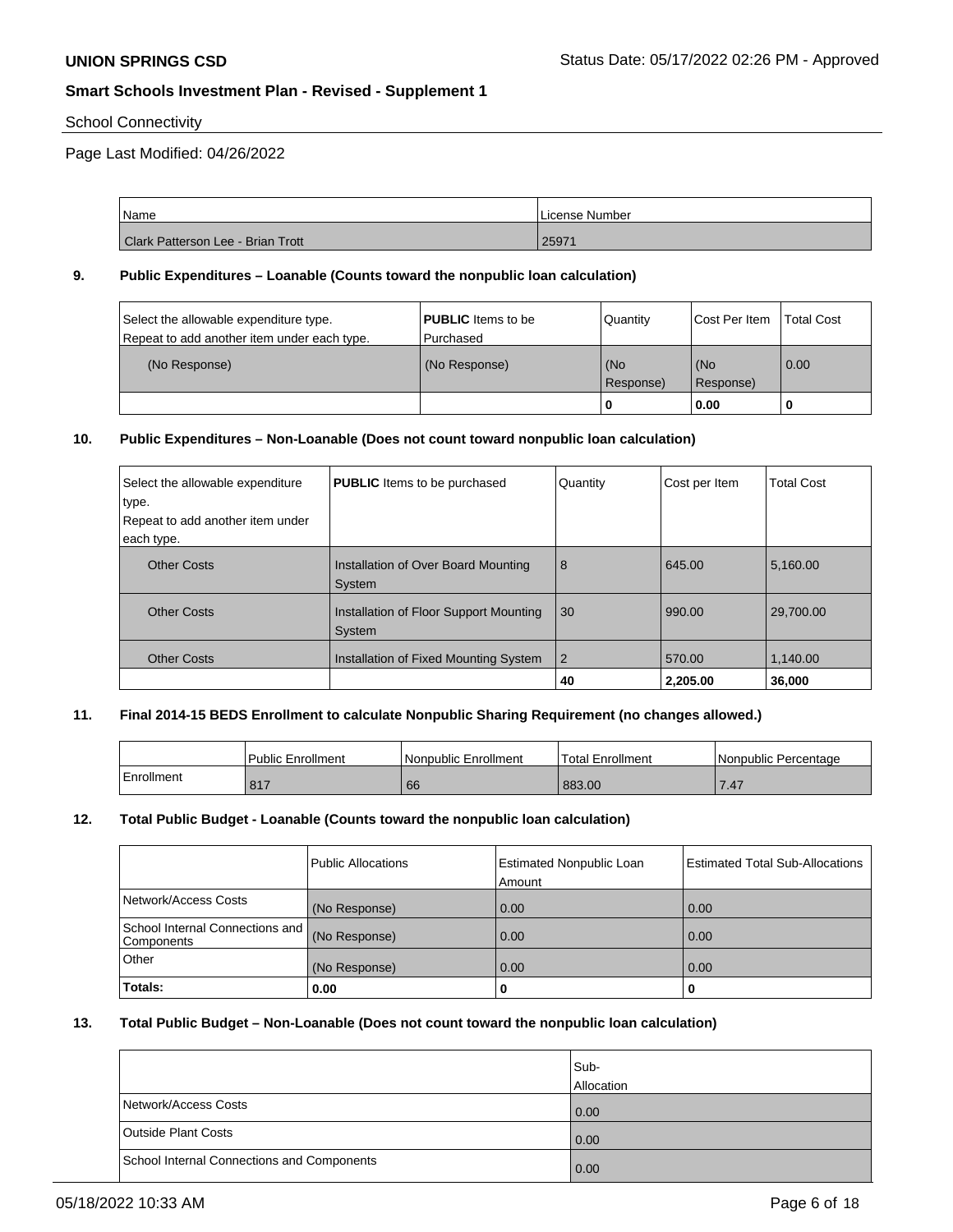School Connectivity

Page Last Modified: 04/26/2022

|                       | Sub-       |
|-----------------------|------------|
|                       | Allocation |
| Professional Services | 0.00       |
| Testing               | 0.00       |
| Other Upfront Costs   | 0.00       |
| Other Costs           | 36,000.00  |
| Totals:               | 36,000.00  |

# **14. School Connectivity Totals**

|                          | Total Sub-Allocations |
|--------------------------|-----------------------|
| Total Loanable Items     | 0.00                  |
| Total Non-Ioanable Items | 36,000.00             |
| <b>Totals:</b>           | 36,000                |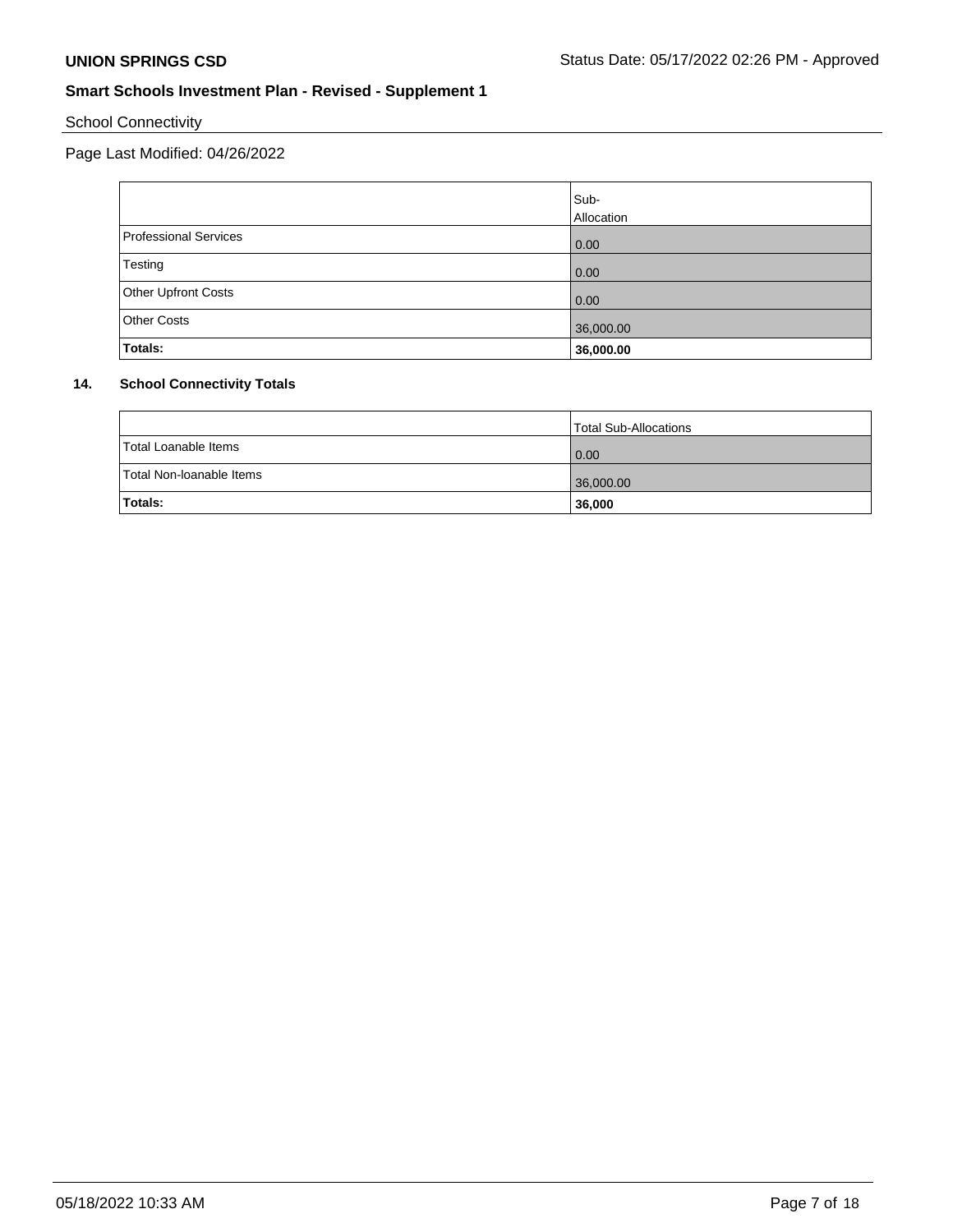Community Connectivity (Broadband and Wireless)

Page Last Modified: 06/01/2020

**1. Describe how you intend to use Smart Schools Bond Act funds for high-speed broadband and/or wireless connectivity projects in the community.**

(No Response)

**2. Please describe how the proposed project(s) will promote student achievement and increase student and/or staff access to the Internet in a manner that enhances student learning and/or instruction outside of the school day and/or school building.**

(No Response)

**3. Community connectivity projects must comply with all the necessary local building codes and regulations (building and related permits are not required prior to plan submission).**

 $\Box$  I certify that we will comply with all the necessary local building codes and regulations.

**4. Please describe the physical location of the proposed investment.**

(No Response)

**5. Please provide the initial list of partners participating in the Community Connectivity Broadband Project, along with their Federal Tax Identification (Employer Identification) number.**

| <b>Project Partners</b> | Federal ID#   |
|-------------------------|---------------|
| (No Response)           | (No Response) |

**6. Please detail the type, quantity, per unit cost and total cost of the eligible items under each sub-category.**

| Select the allowable expenditure | Item to be purchased | Quantity      | Cost per Item | <b>Total Cost</b> |
|----------------------------------|----------------------|---------------|---------------|-------------------|
| type.                            |                      |               |               |                   |
| Repeat to add another item under |                      |               |               |                   |
| each type.                       |                      |               |               |                   |
| (No Response)                    | (No Response)        | (No Response) | (No Response) | 0.00              |
|                                  |                      | 0             | 0.00          |                   |

**7. If you are submitting an allocation for Community Connectivity, complete this table.**

**Note that the calculated Total at the bottom of the table must equal the Total allocation for this category that you entered in the SSIP Overview overall budget.**

|                                    | Sub-Allocation |
|------------------------------------|----------------|
| Network/Access Costs               | (No Response)  |
| Outside Plant Costs                | (No Response)  |
| <b>Tower Costs</b>                 | (No Response)  |
| <b>Customer Premises Equipment</b> | (No Response)  |
| Professional Services              | (No Response)  |
| Testing                            | (No Response)  |
| <b>Other Upfront Costs</b>         | (No Response)  |
| <b>Other Costs</b>                 | (No Response)  |
| Totals:                            | 0.00           |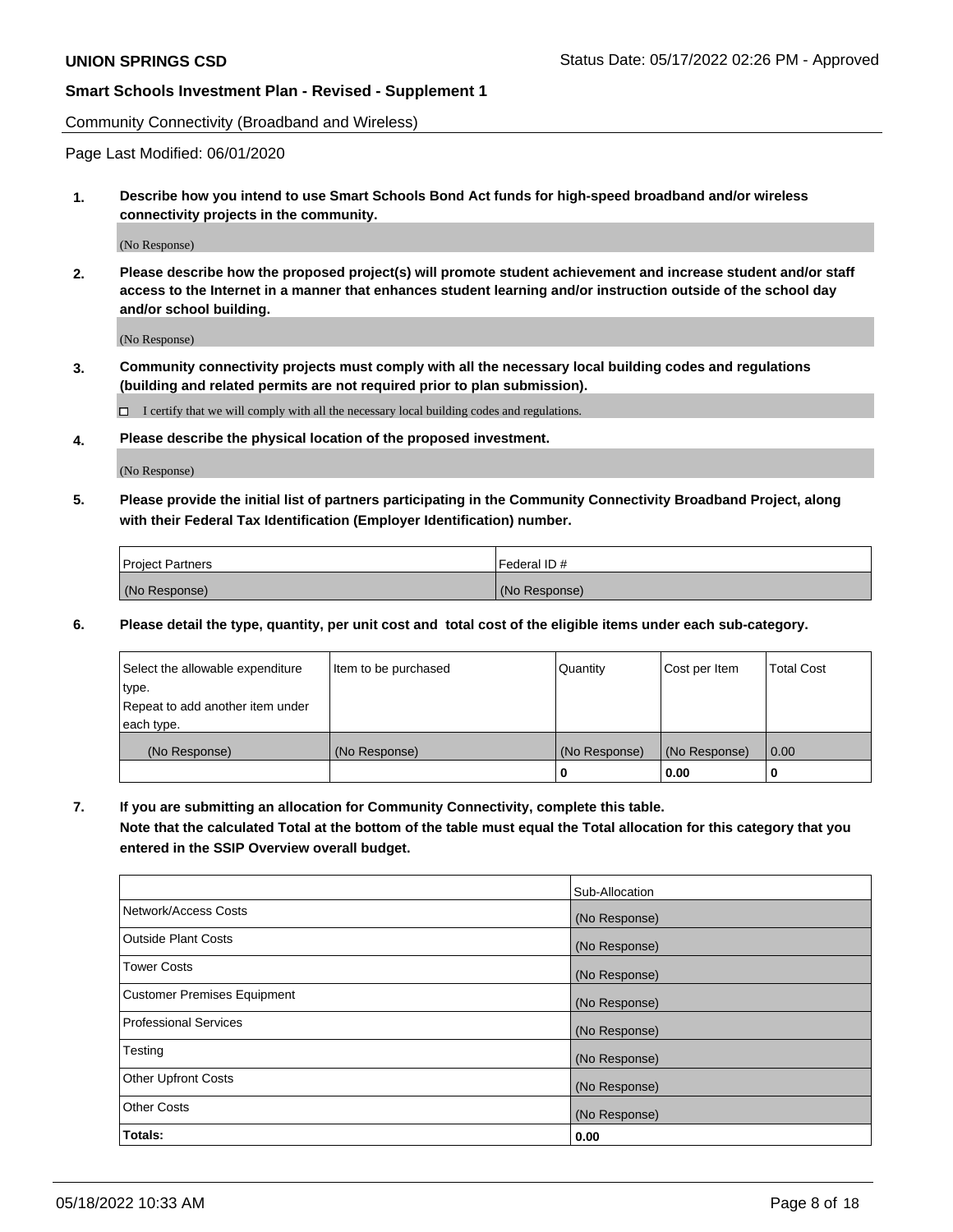## Classroom Learning Technology

Page Last Modified: 04/26/2022

**1. In order for students and faculty to receive the maximum benefit from the technology made available under the Smart Schools Bond Act, their school buildings must possess sufficient connectivity infrastructure to ensure that devices can be used during the school day. Smart Schools Investment Plans must demonstrate that sufficient infrastructure that meets the Federal Communications Commission's 100 Mbps per 1,000 students standard currently exists in the buildings where new devices will be deployed, or is a planned use of a portion of Smart Schools Bond Act funds, or is under development through another funding source.**

**Smart Schools Bond Act funds used for technology infrastructure or classroom technology investments must increase the number of school buildings that meet or exceed the minimum speed standard of 100 Mbps per 1,000 students and staff within 12 months. This standard may be met on either a contracted 24/7 firm service or a "burstable" capability. If the standard is met under the burstable criteria, it must be:**

**1. Specifically codified in a service contract with a provider, and**

**2. Guaranteed to be available to all students and devices as needed, particularly during periods of high demand, such as computer-based testing (CBT) periods.**

**Please describe how your district already meets or is planning to meet this standard within 12 months of plan submission.**

Union Springs Middle and High School currently has a 1Gbps that is channeled from the High School to Cayuga Onondaga BOCES and on to CNYRIC, to the internet. Server closets are connected to each other in a 10 gb connection.

- **1a. If a district believes that it will be impossible to meet this standard within 12 months, it may apply for a waiver of this requirement, as described on the Smart Schools website. The waiver must be filed and approved by SED prior to submitting this survey.**
	- By checking this box, you are certifying that the school district has an approved waiver of this requirement on file with the New York State Education Department.
- **2. Connectivity Speed Calculator (Required). If the district currently meets the required speed, enter "Currently Met" in the last box: Expected Date When Required Speed Will be Met.**

|                  | l Number of     | Reauired Speed | Current Speed in Expected Speed |                | <b>Expected Date</b>                |
|------------------|-----------------|----------------|---------------------------------|----------------|-------------------------------------|
|                  | <b>Students</b> | l in Mbps      | <b>Mbps</b>                     | to be Attained | When Required                       |
|                  |                 |                |                                 |                | Within 12 Months ISpeed Will be Met |
| Calculated Speed | 430             | 43.00          | 1000                            | 1000           | <b>Currently Met</b>                |

**3. If the district wishes to have students and staff access the Internet from wireless devices within the school building, or in close proximity to it, it must first ensure that it has a robust Wi-Fi network in place that has sufficient bandwidth to meet user demand.**

**Please describe how you have quantified this demand and how you plan to meet this demand.**

Union Springs Central School District will use the existing 1 Gbps channel in collaboration with wifirouters that are currently in place in each classroom and at specified intervals throughout the Middle School/High School building. This system creates a continuity of access for students to interact with the interactive panels, which are cabled to the 1Gbps channel, using wifi enabled devices.

**4. All New York State public school districts are required to complete and submit an Instructional Technology Plan survey to the New York State Education Department in compliance with Section 753 of the Education Law and per Part 100.12 of the Commissioner's Regulations.**

**Districts that include educational technology purchases as part of their Smart Schools Investment Plan must have a submitted and approved Instructional Technology Plan survey on file with the New York State Education Department.**

By checking this box, you are certifying that the school district has an approved Instructional Technology Plan survey on file with the New York State Education Department.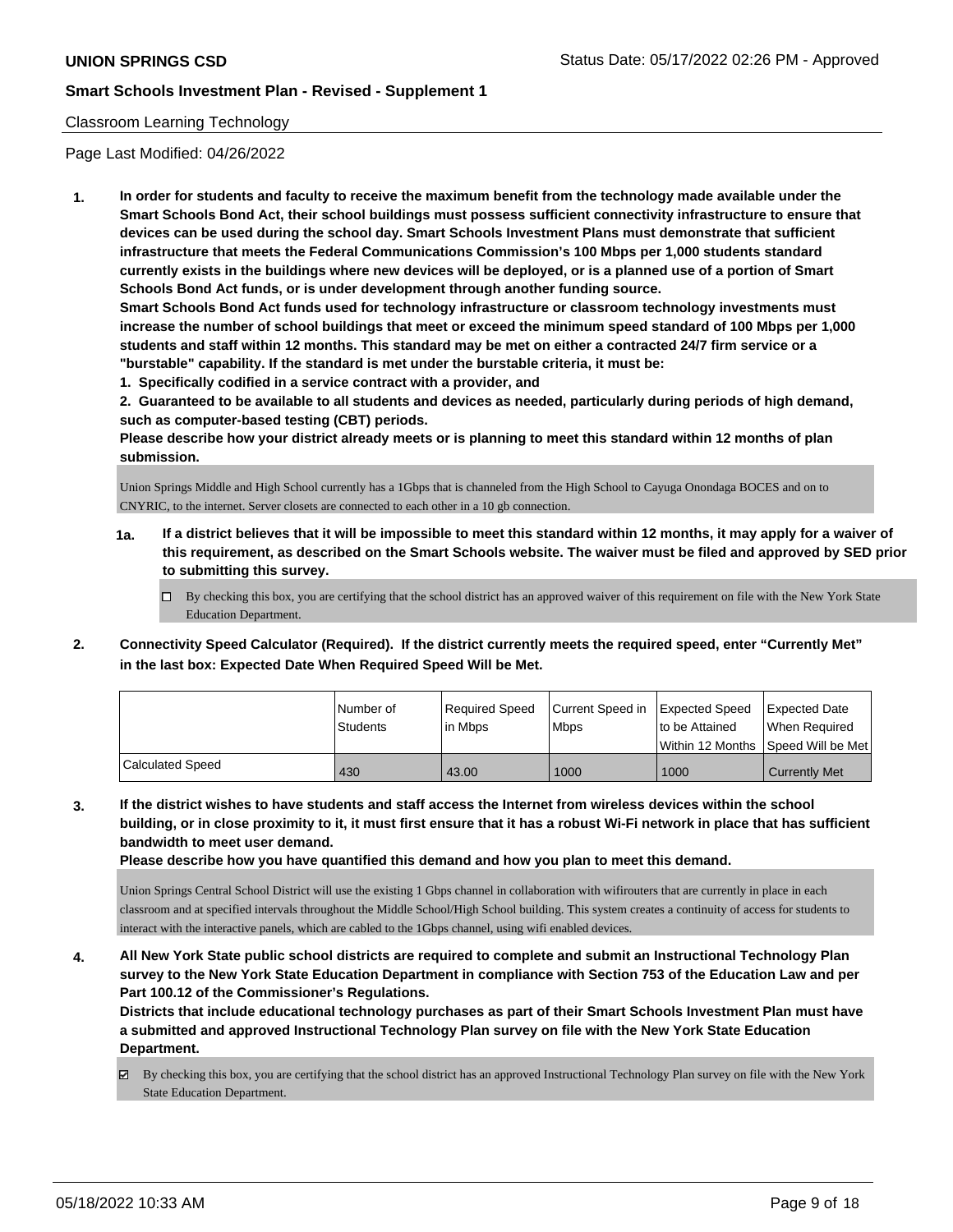## Classroom Learning Technology

Page Last Modified: 04/26/2022

**5. Describe the devices you intend to purchase and their compatibility with existing or planned platforms or systems. Specifically address the adequacy of each facility's electrical, HVAC and other infrastructure necessary to install and support the operation of the planned technology.**

Union Springs Central School district plans to purchase and install the newest generation interactive panels in each classroom at the middle school/high school building. These panels integrate currently used software including Google suite programs and Microsoft Office365. The interactive panels will include "chrome boxes" so they can be implemented as stand alone devices and allow both staff and students to interact. Having the same device in each room also allows for continuity as staff and students move into different classrooms. There is no impact on HVAC systems for this project. Current WiFi infrastructure exists to support the panels as does the necessary electrical components.

- **6. Describe how the proposed technology purchases will:**
	- **> enhance differentiated instruction;**
	- **> expand student learning inside and outside the classroom;**
	- **> benefit students with disabilities and English language learners; and**
	- **> contribute to the reduction of other learning gaps that have been identified within the district.**

**The expectation is that districts will place a priority on addressing the needs of students who struggle to succeed in a rigorous curriculum. Responses in this section should specifically address this concern and align with the district's Instructional Technology Plan (in particular Question 2 of E. Curriculum and Instruction: "Does the district's instructional technology plan address the needs of students with disabilities to ensure equitable access to instruction, materials and assessments?" and Question 3 of the same section: "Does the district's instructional technology plan address the provision of assistive technology specifically for students with disabilities to ensure access to and participation in the general curriculum?")**

**In addition, describe how the district ensures equitable access to instruction, materials and assessments and participation in the general curriculum for both SWD and English Language Learners/Multilingual Learners (ELL/MLL) students.**

**Please note: If this plan has been identified as a Remote Learning Plan to be submitted and reviewed on an expedited basis, the district should explain how this plan will facilitate remote and hybrid learning, in lieu of responding to the question above.**

Question 2-E of the Union Springs Central School District Technology Plan reads "The district provides learning management systems that allow for modified instruction and resources, based on the specific needs of students with disabilities. The district incorporatesGoogle Classroom, Microsoft office365, RtIm Direct, IEP Direct and SchoolTool to track interventions built to support students with disabilities. Additionally, teachers are trained to use the Google suite of educational tools to modify instruction and assignments, per students IEP and 504 plans. The implementation of our 1:1 device program allows for students to access the accessibility features within their tablets, chromebooks and laptops." Additionally, question 3 of the same section in the Union Springs Central School District Technology Plan indicates that the district ensures equitable access through the use of assistive technology, videos and visual supplements, use of technology for skill demonstration, and other interactive software to supplement instruction.

The integration of current interactive panels with chromeboxes, in classrooms allows teachers access to additional tools that can aid in the modification of instruction at both the individual and collaborative level. Teachers are able to teach from anywhere in the room by tying together their wireless devices, with student one to one devices and the interactive panels. Since the devices also can access app stores, the opportunities to integrate assistive technology in the individualization and modification of instruction is nearly limitless.

Further, having the same device in nearly all classrooms provides students who receive modified instruction and supports the opportunity to learn from one platform in all classrooms, rather than having to adjust their learning style as students move from room to room.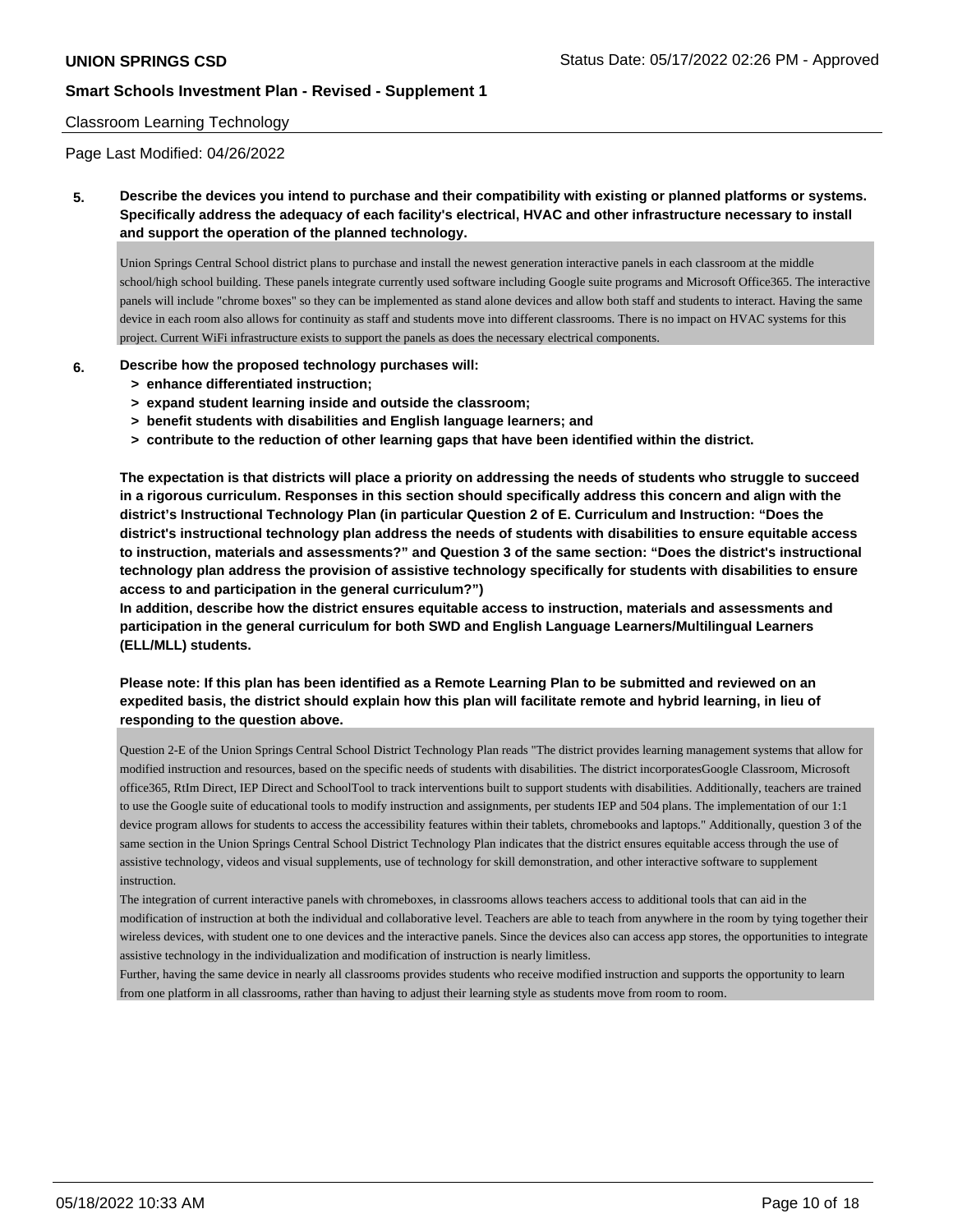## Classroom Learning Technology

Page Last Modified: 04/26/2022

**7. Where appropriate, describe how the proposed technology purchases will enhance ongoing communication with parents and other stakeholders and help the district facilitate technology-based regional partnerships, including distance learning and other efforts.**

The devices that Union Springs Central School District intends to purchase do not require a device specific software application. Therefore, a variety of instructional strategies and applications can be used. Teachers can integrate applications that allow their own students to interact via live stream with other students and teachers from across the region, state, and beyond. Additionally, these interactive panels provide opportunities for parents and community members to participate in student education by way of virtual conferences and webinars. Often, we are unable to meet directly with parents and have community stakeholders in the classroom because of scheduling conflicts. The interactive panels provide an opportunity for our students to interact with these groups during the day, without having the leave the building. Additionally, for the same reasons, this creates the possibility of meaningful, regional professional development for staff members without the need to travel out of the building.

## **8. Describe the district's plan to provide professional development to ensure that administrators, teachers and staff can employ the technology purchased to enhance instruction successfully.**

**Note: This response should be aligned and expanded upon in accordance with your district's response to Question 1 of F. Professional Development of your Instructional Technology Plan: "Please provide a summary of professional development offered to teachers and staff, for the time period covered by this plan, to support technology to enhance teaching and learning. Please include topics, audience and method of delivery within your summary."**

**Please note: If this plan has been identified as a Remote Learning Plan to be submitted and reviewed on an expedited basis, the district should provide a statement confirming that the district has provided or will provide professional development on these devices to its staff, in lieu of responding to the question above.**

Leading up to the submission of this plan, multiple steps have been taken to ensure that the selected device meets the needs of district stakeholders, aligns to the district technology plan vision, and can be implemented through the use of efficient professional development. The selected device for the Middle School High School building will closely resemble the device currently implemented in the Union Springs Central School District elementary building (AJ Smith). Because of this, the district has already been able to determine an approximate level of professional development needed to operate the panels. Additionally, the district has hired a Director of Technology who has extensive experience with operation of this panel and associated software, along with a background in providing direct professional development in the use of the panel, chrome boxes and relevant applications.

Further, because the boards will exist in nearly all classroom spaces, efficiencies have been developed in the realm of professional development in that all staff can receive the same training, which can be recorded and reviewed as needed by individual staff members.

As instructional leaders are provided with professional development on the use of these panels to increase achievement, the pool of knowledgeable professionals who can provide staff training will grow. Opportunities for professional development will be provided during staff development days, staff meetings and over the course of summer months, as needed.

**9. Districts must contact one of the SUNY/CUNY teacher preparation programs listed on the document on the left side of the page that supplies the largest number of the district's new teachers to request advice on innovative uses and best practices at the intersection of pedagogy and educational technology.**

By checking this box, you certify that you have contacted the SUNY/CUNY teacher preparation program that supplies the largest number of your new teachers to request advice on these issues.

#### **9a. Please enter the name of the SUNY or CUNY Institution that you contacted.**

SUNY Cortland

#### **9b. Enter the primary Institution phone number.**

607-753-2011

**9c. Enter the name of the contact person with whom you consulted and/or will be collaborating with on innovative uses of technology and best practices.**

Dr. Chris Widdall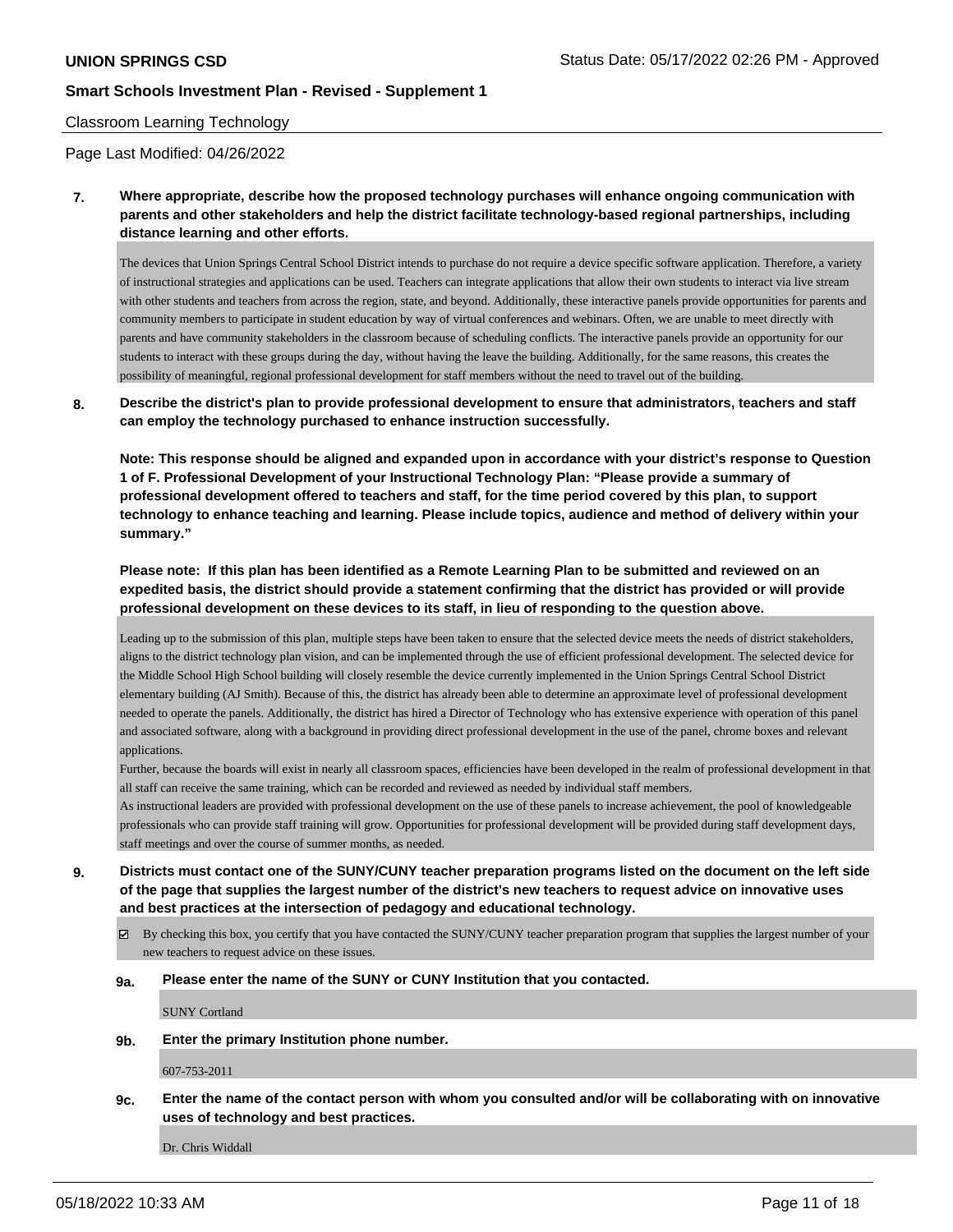## Classroom Learning Technology

Page Last Modified: 04/26/2022

**10. To ensure the sustainability of technology purchases made with Smart Schools funds, districts must demonstrate a long-term plan to maintain and replace technology purchases supported by Smart Schools Bond Act funds. This sustainability plan shall demonstrate a district's capacity to support recurring costs of use that are ineligible for Smart Schools Bond Act funding such as device maintenance, technical support, Internet and wireless fees, maintenance of hotspots, staff professional development, building maintenance and the replacement of incidental items. Further, such a sustainability plan shall include a long-term plan for the replacement of purchased devices and equipment at the end of their useful life with other funding sources.**

 $\boxtimes$  By checking this box, you certify that the district has a sustainability plan as described above.

**11. Districts must ensure that devices purchased with Smart Schools Bond funds will be distributed, prepared for use, maintained and supported appropriately. Districts must maintain detailed device inventories in accordance with generally accepted accounting principles.**

By checking this box, you certify that the district has a distribution and inventory management plan and system in place.

## **12. Please detail the type, quantity, per unit cost and total cost of the eligible items under each sub-category.**

| Select the allowable expenditure | Item to be Purchased                                | Quantity | Cost per Item | <b>Total Cost</b> |
|----------------------------------|-----------------------------------------------------|----------|---------------|-------------------|
| type.                            |                                                     |          |               |                   |
| Repeat to add another item under |                                                     |          |               |                   |
| each type.                       |                                                     |          |               |                   |
| Interactive Whiteboards          | Promethean ActivPanel Interactive<br><b>Display</b> | 44       | 4,540.00      | 199,760.00        |
| Interactive Whiteboards          | Promethean Floor Support Mounting<br>System         | 30       | 950.00        | 28,500.00         |
| <b>Other Costs</b>               | Promethean Chromebox                                | 46       | 330.00        | 15,180.00         |
| <b>Other Costs</b>               | Google Chrome Management Console<br>License         | 46       | 26.00         | 1,196.00          |
| Interactive Whiteboards          | Promethean ActivPanel Support                       | 46       | 240.00        | 11,040.00         |
| <b>Other Costs</b>               | <b>HDMI Cable</b>                                   | 50       | 25.00         | 1,250.00          |
| Interactive Whiteboards          | Over Board Mounting System                          | 41       | 145.00        | 5,945.00          |
| Interactive Whiteboards          | Adjustable Wall Mount System                        | 9        | 698.00        | 6,282.00          |
|                                  |                                                     | 312      | 6,954.00      | 269,153           |

#### **13. Final 2014-15 BEDS Enrollment to calculate Nonpublic Sharing Requirement (no changes allowed.)**

|            | l Public Enrollment | Nonpublic Enrollment | <b>Total Enrollment</b> | Nonpublic<br>Percentage |
|------------|---------------------|----------------------|-------------------------|-------------------------|
| Enrollment | 817                 | 66                   | 883.00                  | 7.47                    |

#### **14. If you are submitting an allocation for Classroom Learning Technology complete this table.**

|                          | Public School Sub-Allocation | Estimated Nonpublic Loan<br>Amount<br>(Based on Percentage Above) | <b>Estimated Total Public and</b><br>Nonpublic Sub-Allocation |
|--------------------------|------------------------------|-------------------------------------------------------------------|---------------------------------------------------------------|
| Interactive Whiteboards  | 199,760.00                   | 0.00                                                              | 199,760.00                                                    |
| <b>Computer Servers</b>  | 0.00                         | 0.00                                                              | 0.00                                                          |
| <b>Desktop Computers</b> |                              |                                                                   |                                                               |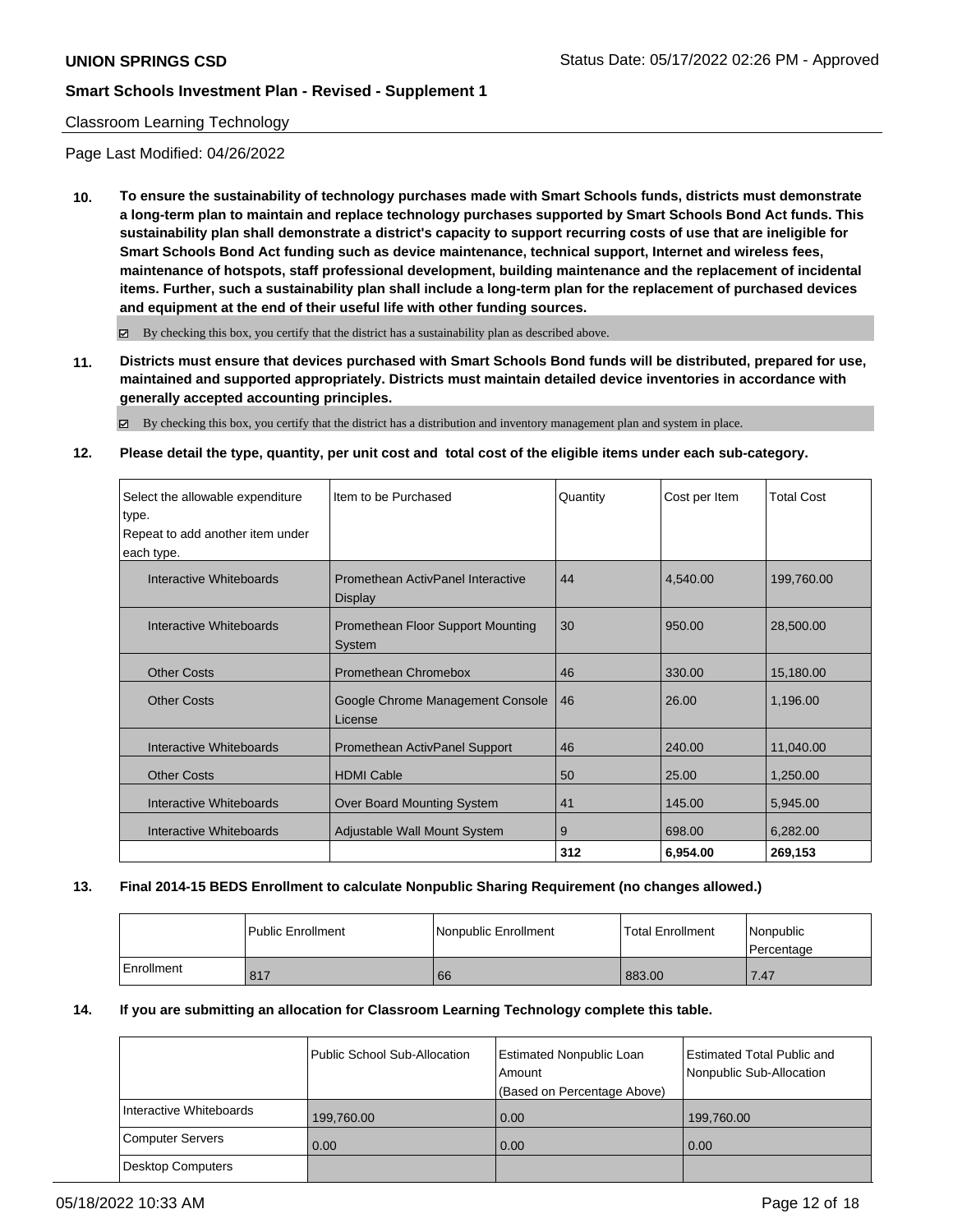# Classroom Learning Technology

# Page Last Modified: 04/26/2022

|                         | <b>Public School Sub-Allocation</b> | <b>Estimated Nonpublic Loan</b><br>Amount<br>(Based on Percentage Above) | <b>Estimated Total Public and</b><br>Nonpublic Sub-Allocation |
|-------------------------|-------------------------------------|--------------------------------------------------------------------------|---------------------------------------------------------------|
|                         | 0.00                                | 0.00                                                                     | 0.00                                                          |
| <b>Laptop Computers</b> | 0.00                                | 0.00                                                                     | 0.00                                                          |
| <b>Tablet Computers</b> | 0.00                                | 0.00                                                                     | 0.00                                                          |
| <b>Other Costs</b>      | 69,393.00                           | 0.00                                                                     | 69,393.00                                                     |
| Totals:                 | 269,153.00                          | 0                                                                        | 269,153                                                       |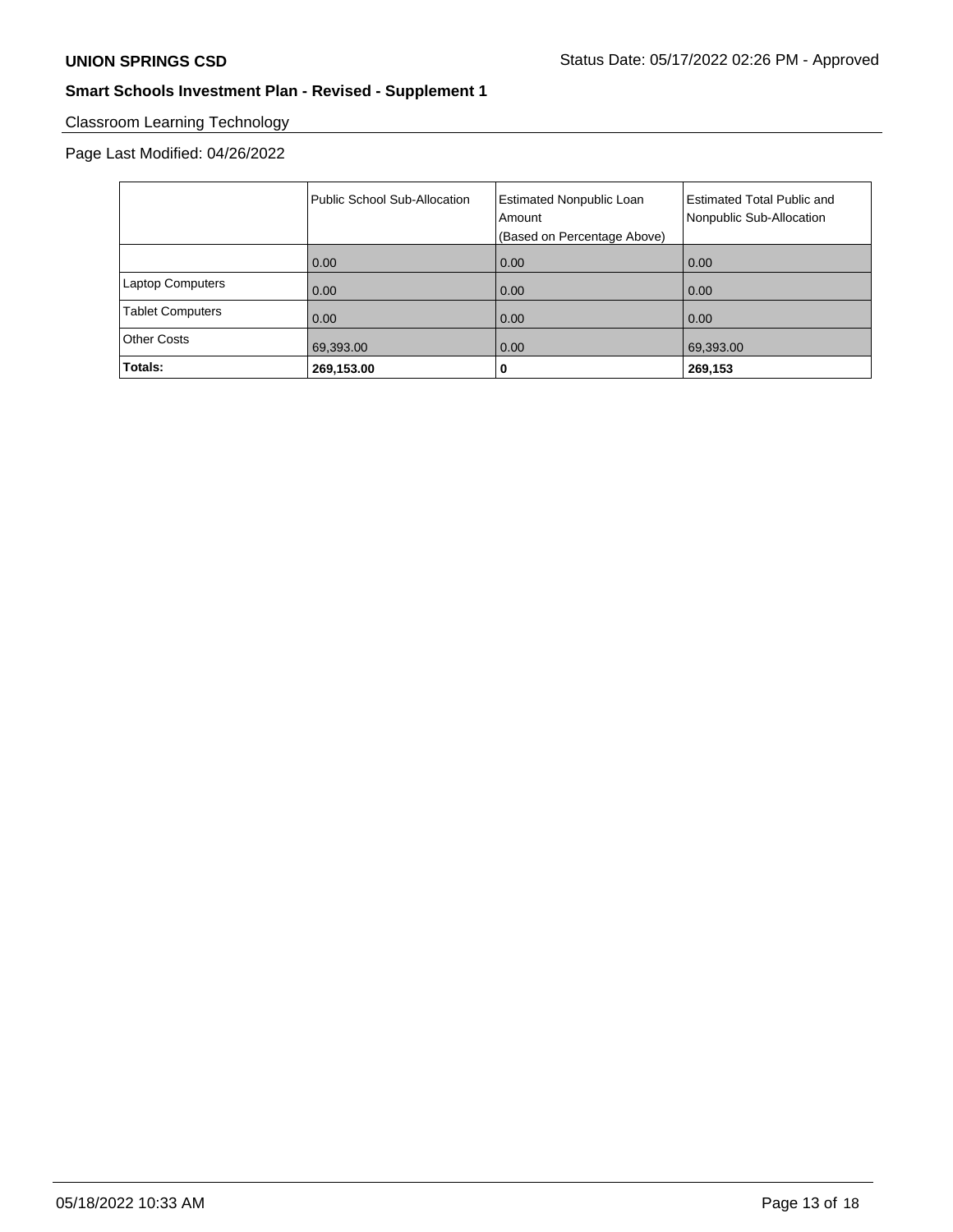#### Pre-Kindergarten Classrooms

Page Last Modified: 06/17/2020

**1. Provide information regarding how and where the district is currently serving pre-kindergarten students and justify the need for additional space with enrollment projections over 3 years.**

(No Response)

- **2. Describe the district's plan to construct, enhance or modernize education facilities to accommodate prekindergarten programs. Such plans must include:**
	- **Specific descriptions of what the district intends to do to each space;**
	- **An affirmation that new pre-kindergarten classrooms will contain a minimum of 900 square feet per classroom;**
	- **The number of classrooms involved;**
	- **The approximate construction costs per classroom; and**
	- **Confirmation that the space is district-owned or has a long-term lease that exceeds the probable useful life of the improvements.**

(No Response)

**3. Smart Schools Bond Act funds may only be used for capital construction costs. Describe the type and amount of additional funds that will be required to support ineligible ongoing costs (e.g. instruction, supplies) associated with any additional pre-kindergarten classrooms that the district plans to add.**

(No Response)

**4. All plans and specifications for the erection, repair, enlargement or remodeling of school buildings in any public school district in the State must be reviewed and approved by the Commissioner. Districts that plan capital projects using their Smart Schools Bond Act funds will undergo a Preliminary Review Process by the Office of Facilities Planning.**

**Please indicate on a separate row each project number given to you by the Office of Facilities Planning.**

| Project Number |  |
|----------------|--|
| (No Response)  |  |

**5. Please detail the type, quantity, per unit cost and total cost of the eligible items under each sub-category.**

| Select the allowable expenditure          | Item to be purchased | Quantity      | Cost per Item | <b>Total Cost</b> |
|-------------------------------------------|----------------------|---------------|---------------|-------------------|
| type.<br>Repeat to add another item under |                      |               |               |                   |
| each type.                                |                      |               |               |                   |
| (No Response)                             | (No Response)        | (No Response) | (No Response) | 0.00              |
|                                           |                      | o             | 0.00          |                   |

**6. If you have made an allocation for Pre-Kindergarten Classrooms, complete this table.**

**Note that the calculated Total at the bottom of the table must equal the Total allocation for this category that you entered in the SSIP Overview overall budget.**

|                                          | Sub-Allocation |
|------------------------------------------|----------------|
| Construct Pre-K Classrooms               | (No Response)  |
| Enhance/Modernize Educational Facilities | (No Response)  |
| <b>Other Costs</b>                       | (No Response)  |
| Totals:                                  | 0.00           |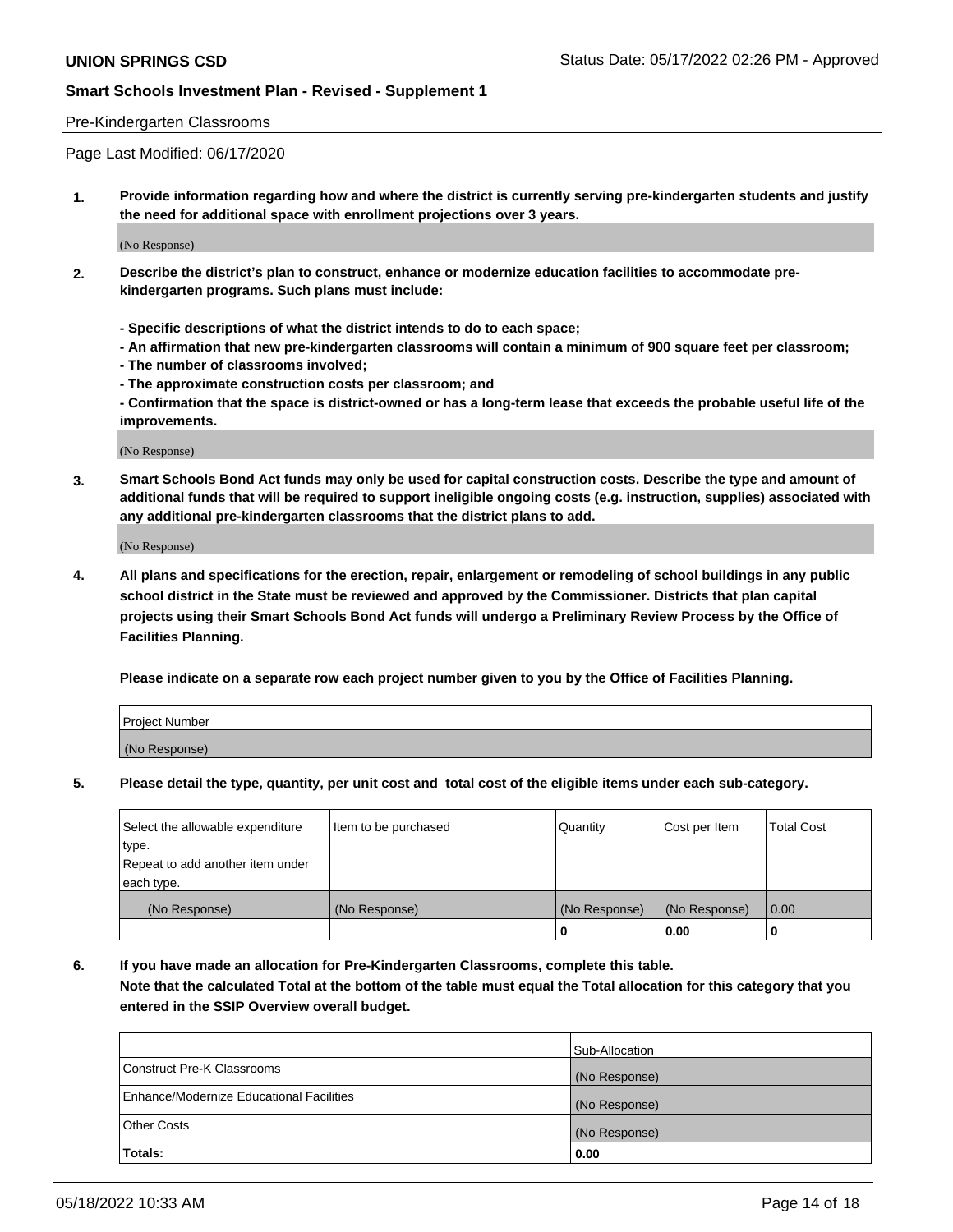#### Replace Transportable Classrooms

Page Last Modified: 06/17/2020

**1. Describe the district's plan to construct, enhance or modernize education facilities to provide high-quality instructional space by replacing transportable classrooms.**

(No Response)

**2. All plans and specifications for the erection, repair, enlargement or remodeling of school buildings in any public school district in the State must be reviewed and approved by the Commissioner. Districts that plan capital projects using their Smart Schools Bond Act funds will undergo a Preliminary Review Process by the Office of Facilities Planning.**

**Please indicate on a separate row each project number given to you by the Office of Facilities Planning.**

| <b>Project Number</b> |  |
|-----------------------|--|
| (No Response)         |  |

**3. For large projects that seek to blend Smart Schools Bond Act dollars with other funds, please note that Smart Schools Bond Act funds can be allocated on a pro rata basis depending on the number of new classrooms built that directly replace transportable classroom units.**

**If a district seeks to blend Smart Schools Bond Act dollars with other funds describe below what other funds are being used and what portion of the money will be Smart Schools Bond Act funds.**

(No Response)

**4. Please detail the type, quantity, per unit cost and total cost of the eligible items under each sub-category.**

| Select the allowable expenditure | Item to be purchased | Quantity      | Cost per Item | <b>Total Cost</b> |
|----------------------------------|----------------------|---------------|---------------|-------------------|
| type.                            |                      |               |               |                   |
| Repeat to add another item under |                      |               |               |                   |
| each type.                       |                      |               |               |                   |
| (No Response)                    | (No Response)        | (No Response) | (No Response) | 0.00              |
|                                  |                      | U             | 0.00          |                   |

**5. If you have made an allocation for Replace Transportable Classrooms, complete this table.**

**Note that the calculated Total at the bottom of the table must equal the Total allocation for this category that you entered in the SSIP Overview overall budget.**

|                                                | Sub-Allocation |
|------------------------------------------------|----------------|
| Construct New Instructional Space              | (No Response)  |
| Enhance/Modernize Existing Instructional Space | (No Response)  |
| <b>Other Costs</b>                             | (No Response)  |
| Totals:                                        | 0.00           |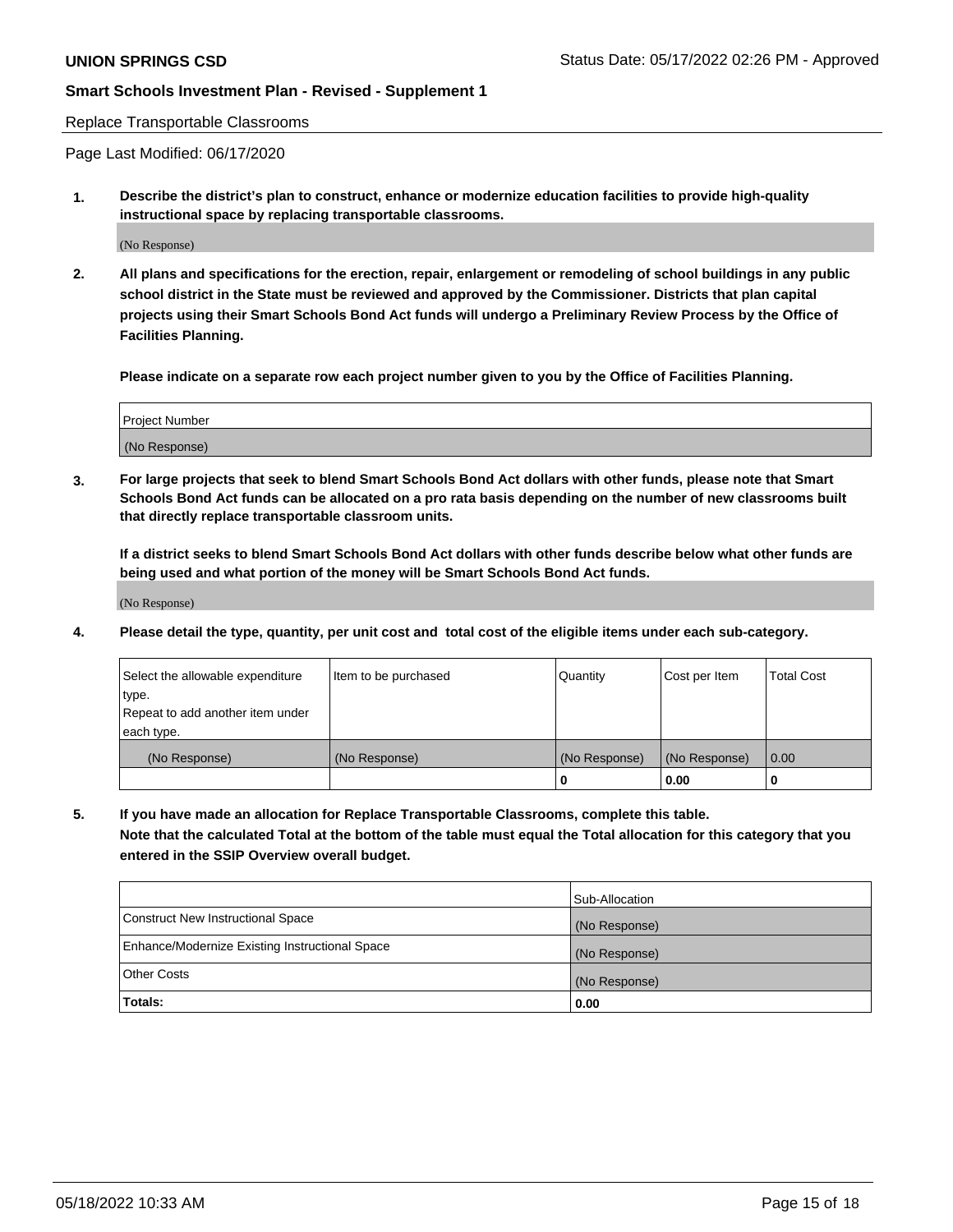#### High-Tech Security Features

Page Last Modified: 03/31/2020

**1. Describe how you intend to use Smart Schools Bond Act funds to install high-tech security features in school buildings and on school campuses.**

(No Response)

**2. All plans and specifications for the erection, repair, enlargement or remodeling of school buildings in any public school district in the State must be reviewed and approved by the Commissioner. Smart Schools plans with any expenditures in the High-Tech Security category require a project number from the Office of Facilities Planning. Districts must submit an SSBA LOI and receive project numbers prior to submitting the SSIP. As indicated on the LOI, some projects may be eligible for a streamlined review and will not require a building permit. Please indicate on a separate row each project number given to you by the Office of Facilities Planning.**

| Project Number |  |
|----------------|--|
| (No Response)  |  |

- **3. Was your project deemed eligible for streamlined Review?**
	- Yes
	- $\square$  No
- **4. Include the name and license number of the architect or engineer of record.**

| Name          | License Number |
|---------------|----------------|
| (No Response) | (No Response)  |

**5. Please detail the type, quantity, per unit cost and total cost of the eligible items under each sub-category.**

| Select the allowable expenditure<br>type.<br>Repeat to add another item under | Item to be purchased | Quantity      | Cost per Item | <b>Total Cost</b> |
|-------------------------------------------------------------------------------|----------------------|---------------|---------------|-------------------|
| each type.                                                                    |                      |               |               |                   |
| (No Response)                                                                 | (No Response)        | (No Response) | (No Response) | 0.00              |
|                                                                               |                      | 0             | 0.00          | -0                |

**6. If you have made an allocation for High-Tech Security Features, complete this table. Enter each Sub-category Public Allocation based on the the expenditures listed in Table #5.**

|                                                      | Sub-Allocation |
|------------------------------------------------------|----------------|
| Capital-Intensive Security Project (Standard Review) | (No Response)  |
| Electronic Security System                           | (No Response)  |
| <b>Entry Control System</b>                          | (No Response)  |
| Approved Door Hardening Project                      | (No Response)  |
| <b>Other Costs</b>                                   | (No Response)  |
| Totals:                                              | 0.00           |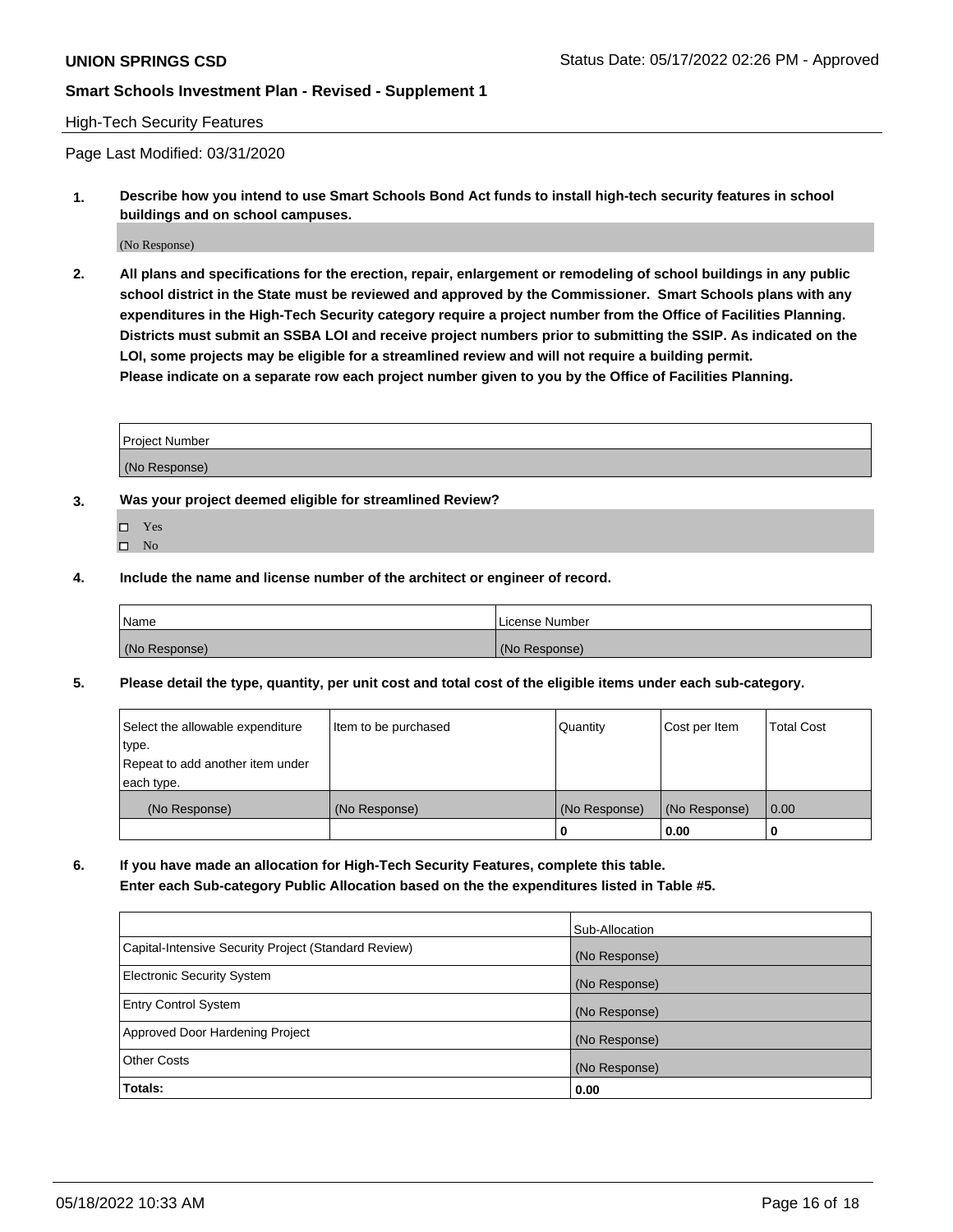#### Non-Public Schools

Page Last Modified: 06/17/2020

**1. Describe your plan to utilize SSBA funds to purchase devices and loan to the nonpublic schools within your district. Please specify what devices have been requested by the nonpublic schools. If the nonpublic schools have not finalized requests, the district should provide the date nonpublic schools will submit the request by.**

**Please note: If this plan has been identified as a Remote Learning Plan to be submitted and reviewed on an expedited basis, the district should state that they will reach out to the nonpublic schools upon submission of the application, in lieu of responding to the question above.**

(No Response)

- **2. A final Smart Schools Investment Plan cannot be approved until school authorities have adopted regulations specifying the date by which requests from nonpublic schools for the purchase and loan of Smart Schools Bond Act classroom technology must be received by the district.**
	- By checking this box, you certify that you have such a plan and associated regulations in place that have been made public.
	- **2a. Please enter the date each year nonpublic schools must request loanable items from the school district. This date cannot be earlier than June 1 of the previous school year.**

(No Response)

#### **3. Final 2014-15 BEDS Enrollment to calculate Nonpublic Sharing Requirement (no changes allowed.)**

|            | <b>Public Enrollment</b> | l Nonpublic Enrollment | <b>Total Enrollment</b> | l Nonpublic Percentage |
|------------|--------------------------|------------------------|-------------------------|------------------------|
| Enrollment | 047<br>011               | 66                     | 883.00                  | 1.41                   |

#### **4. Nonpublic Loan Calculator**

|                                                        | Loanable     | Loanable   | Additional       | Estimated | Previously | l Cumulative | <b>Final Per</b> | <b>Final Total</b> |
|--------------------------------------------------------|--------------|------------|------------------|-----------|------------|--------------|------------------|--------------------|
|                                                        | School       | Classroom  | Nonpublic        | Per Pupil | Approved   | Per Pupil    | Pupil Loan       | ∣Loan              |
|                                                        | Connectivity | Technology | Loan             | Amount -  | Per Pupil  | l Loan       | Amount -         | Amount -           |
|                                                        |              |            | (Optional)       | This Plan | Amount(s)  | Amount       | This Plan        | This Plan          |
| <b>Required Nonpublic</b><br>Loan                      | 0.00         | 269,153.00 |                  | 250.00    | 250.00     | 250.00       | 0.00             | 0.00               |
| Final Adjusted Loan<br>- (If additional loan<br>funds) | 0.00         | 269,153.00 | (No<br>Response) | 250.00    | 250.00     | 250.00       | 0.00             | 0.00               |

#### **5. Nonpublic Share**

|                                          | Final Per Pupil Amount | Final Nonpublic Loan Amount |
|------------------------------------------|------------------------|-----------------------------|
| Pending and Previously<br>Approved Plans | 250.00                 | 16,500.00                   |
| This Plan                                | 0.00                   | 0.00                        |
| Total                                    | 250.00                 | 16,500.00                   |

#### **6. Distribution of Nonpublic Loan Amount by School**

| Nonpublic School Name | 12018-19 K-12 Enrollment | Special Ed School? If Yes, not eligible |
|-----------------------|--------------------------|-----------------------------------------|
| FRONTENAC SDA SCHOOL  | 18                       | No.                                     |
| UNION SPRINGS ACADEMY | 50                       | No.                                     |

#### **7. Please detail the type, quantity and per unit cost of the eligible items under each sub-category.**